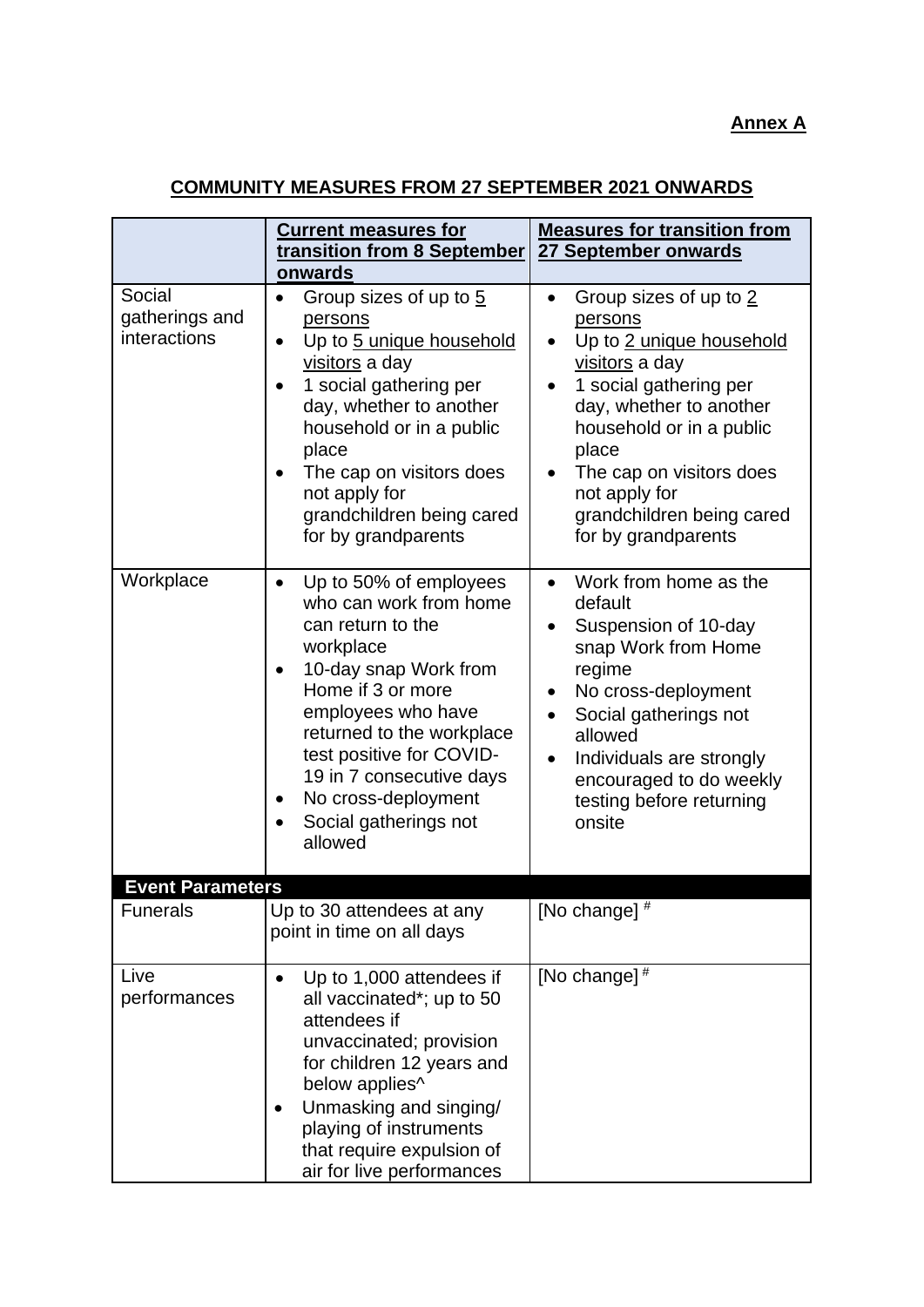|                                                                                                               | <b>Current measures for</b><br>transition from 8 September<br>onwards                                                                                                                                                              | <b>Measures for transition from</b><br>27 September onwards |
|---------------------------------------------------------------------------------------------------------------|------------------------------------------------------------------------------------------------------------------------------------------------------------------------------------------------------------------------------------|-------------------------------------------------------------|
|                                                                                                               | allowed, subject to<br>updated safe<br>management measures                                                                                                                                                                         |                                                             |
| <b>MICE</b> events                                                                                            | Up to 1,000 attendees if<br>all vaccinated*; up to 50<br>persons if unvaccinated;<br>provision for children 12<br>years and below applies^<br>Unmasking for speakers<br>allowed, subject to<br>updated safe<br>management measures | [No change] #                                               |
| Spectator and<br>participatory<br>sports events                                                               | Up to 1,000 attendees if all<br>vaccinated*; up to 50<br>attendees if unvaccinated;<br>provision for children 12<br>years and below applies^                                                                                       | [No change] #                                               |
| <b>Solemnisations</b><br>and wedding<br>receptions                                                            | Marriage solemnisations<br>Up to 1,000 attendees if<br>all vaccinated*; up to 50<br>attendees if<br>unvaccinated; provision<br>for children 12 years and<br>below applies^                                                         | Marriage solemnisations<br>[No change] $#$                  |
|                                                                                                               | <b>Wedding receptions</b><br>Up to 250 attendees if all<br>vaccinated*<br>Only one reception<br>allowed<br>Group size of up to 5<br>attendees                                                                                      | <b>Wedding receptions</b><br>[No change]                    |
| Attractions,<br>cruises                                                                                       | Operating capacity of 50%                                                                                                                                                                                                          | [No change]                                                 |
| <b>Barbeque pits</b><br>and campsites<br>(in parks, HDB<br>estates,<br>condominiums,<br>and country<br>clubs) | Closed                                                                                                                                                                                                                             | [No change]                                                 |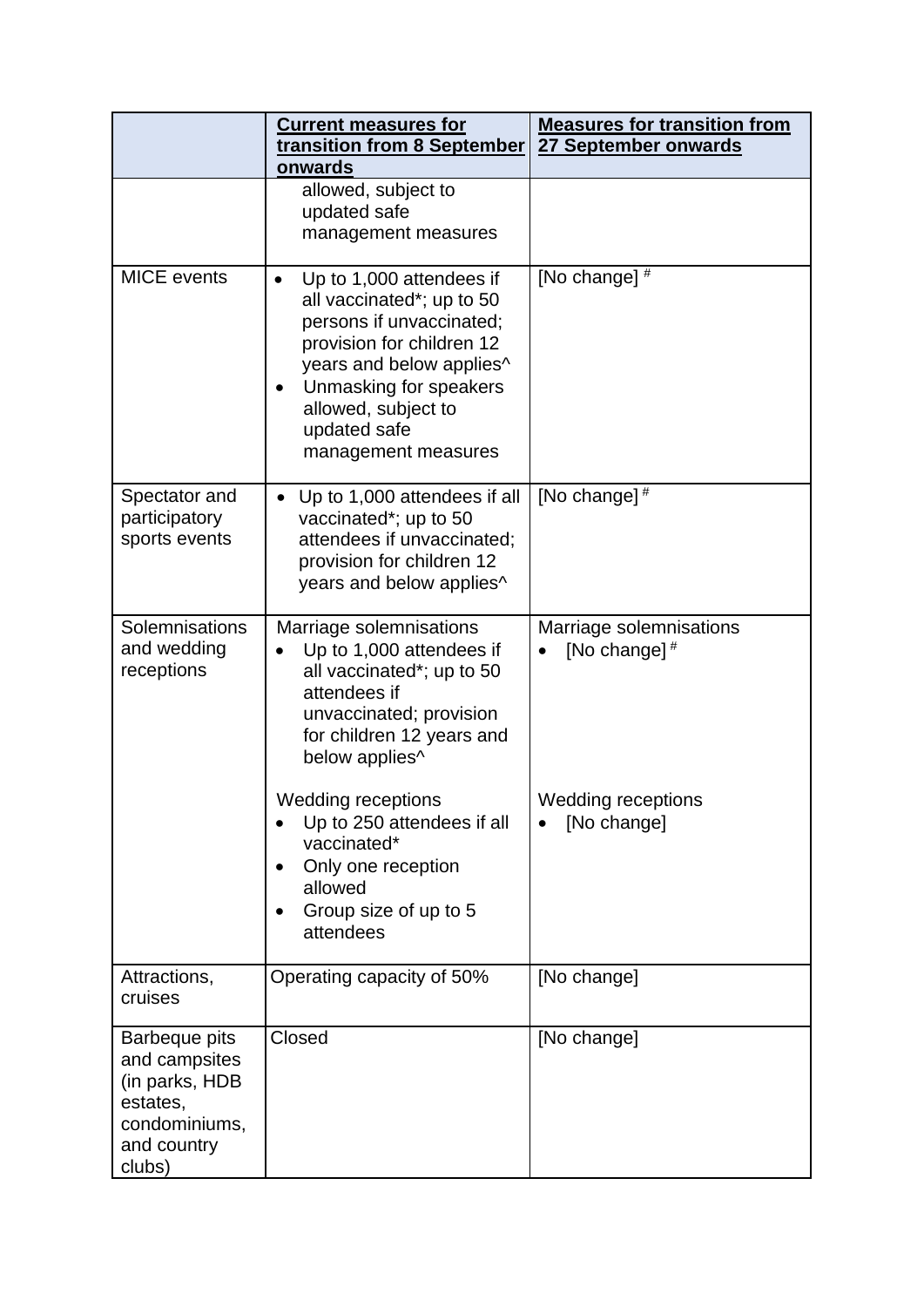|                                                                                             | <b>Current measures for</b><br>transition from 8 September                                                                                                                                                                                                                                                                                   | <b>Measures for transition from</b><br>27 September onwards                                                                                                                                                                                        |
|---------------------------------------------------------------------------------------------|----------------------------------------------------------------------------------------------------------------------------------------------------------------------------------------------------------------------------------------------------------------------------------------------------------------------------------------------|----------------------------------------------------------------------------------------------------------------------------------------------------------------------------------------------------------------------------------------------------|
| Cinemas                                                                                     | onwards<br>Up to 1,000 persons if all<br>$\bullet$<br>vaccinated*; up to 50<br>persons if unvaccinated.<br>F&B may be served in<br>groups of up to 5 persons if<br>all customers are<br>vaccinated*; provision for<br>children 12 years and<br>below applies^                                                                                | [No change to event sizes]<br>F&B may be served in<br>groups of up to 2 persons<br>if all customers are<br>vaccinated*; provision for<br>children 12 years and<br>below applies^                                                                   |
| Congregational<br>and worship<br>services                                                   | Up to 1,000 worshippers if<br>$\bullet$<br>all vaccinated*; up to 50<br>worshippers if<br>unvaccinated; provision<br>for children 12 years and<br>below applies^<br>Unmasking and singing/<br>playing of instruments<br>that require expulsion of<br>air for live performances<br>allowed, subject to<br>updated safe<br>management measures | [No change] #                                                                                                                                                                                                                                      |
| Food &<br>Beverage<br>establishments,<br>excluding<br>hawker centres<br>and coffee<br>shops | Dine-in allowed with<br>group sizes of up to 5<br>persons if all vaccinated*;<br>provision for children 12<br>years and below applies^<br>Dine-in not allowed<br>$\bullet$<br>otherwise<br>Prohibition of recorded<br>$\bullet$<br>music and sounds in F&B<br>establishments                                                                 | Dine-in allowed with<br>group sizes of up to 2<br>persons if all vaccinated*;<br>provision for children 12<br>years and below applies^<br>Dine-in not allowed<br>otherwise<br>Prohibition of recorded<br>music and sounds in F&B<br>establishments |
| Hawker centres<br>and coffee<br>shops                                                       | Dine-in allowed with group<br>sizes of up to 2 persons<br>regardless of vaccination<br>status                                                                                                                                                                                                                                                | [No change]                                                                                                                                                                                                                                        |
| Home Based<br><b>Businesses</b><br>(HBBs)                                                   | HBBs can operate subject to<br>prevailing safe management<br>measures, e.g. up to 5 unique<br>visitors a day                                                                                                                                                                                                                                 | HBBs can operate subject to<br>prevailing safe management<br>measures, e.g. up to 2 unique<br>visitors a day                                                                                                                                       |
| <b>Hotels</b>                                                                               | Group of up to 5 persons per<br>room for staycations (except                                                                                                                                                                                                                                                                                 | Group of up to 2 persons per<br>room for staycations (except                                                                                                                                                                                       |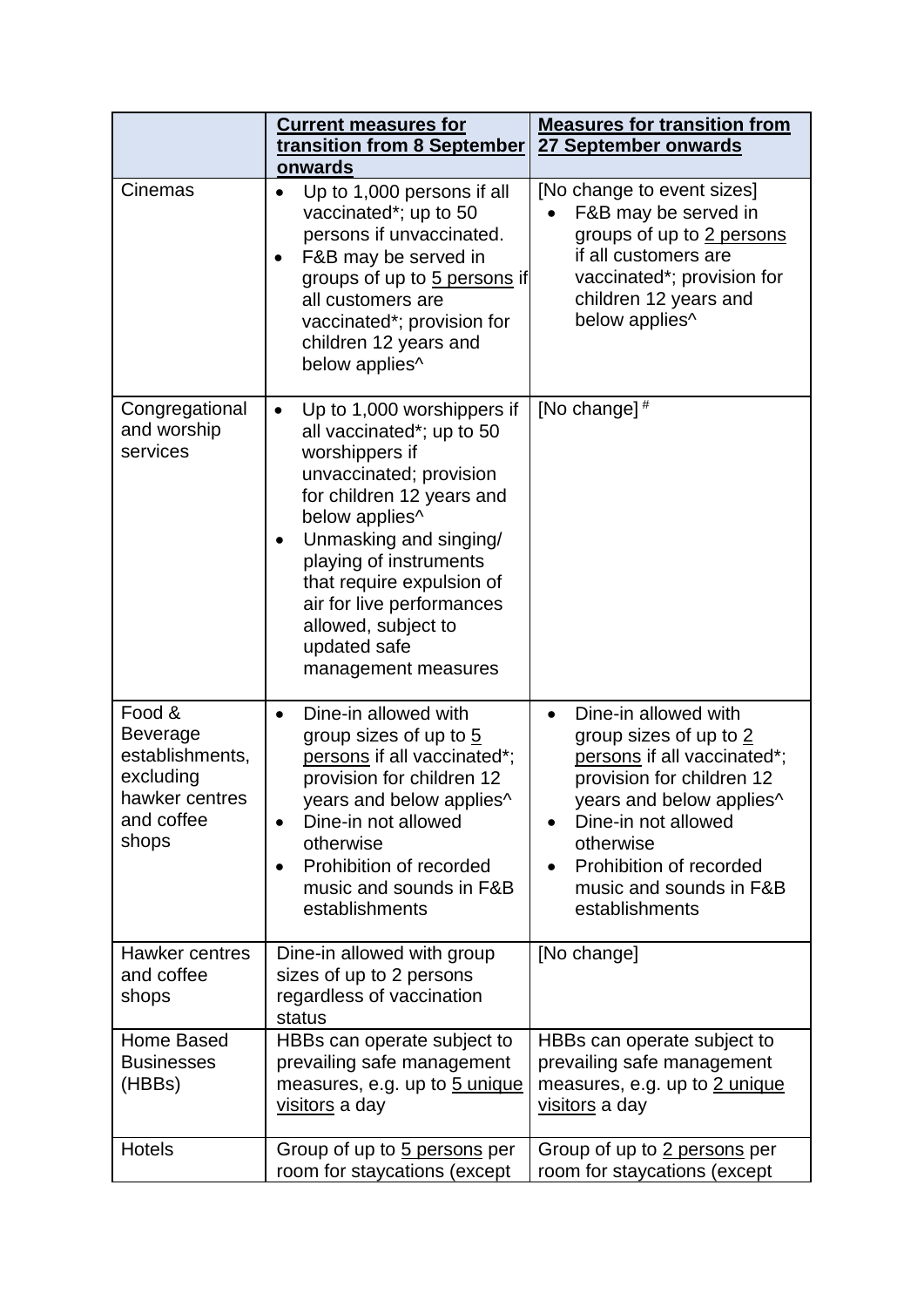|                                                                                         | <b>Current measures for</b><br>transition from 8 September<br>onwards                                                                                                                                                                          | <b>Measures for transition from</b><br>27 September onwards                                                                                                                                                                                                                                                                                                                                                                                                          |
|-----------------------------------------------------------------------------------------|------------------------------------------------------------------------------------------------------------------------------------------------------------------------------------------------------------------------------------------------|----------------------------------------------------------------------------------------------------------------------------------------------------------------------------------------------------------------------------------------------------------------------------------------------------------------------------------------------------------------------------------------------------------------------------------------------------------------------|
|                                                                                         | where individuals are all from<br>the same household, subject<br>to the room's maximum<br>capacity)                                                                                                                                            | where individuals are all from<br>the same household, subject<br>to the room's maximum<br>capacity)                                                                                                                                                                                                                                                                                                                                                                  |
| In-person tuition<br>and enrichment<br>classes                                          | Up to 50 persons per class in<br>groups of up to 5 persons,<br>strongly encouraged to go<br>online. Refer to MOE's<br>advisory for further details<br>(Separate safe management<br>measures for higher-risk arts<br>and sports classes apply.) | Up to 50 persons per class in<br>groups of up to 2 persons.<br>In-person classes serving<br>students aged 12 years and<br>below must be shifted online or<br>otherwise be suspended until<br>10 October 2021.<br>Strongly encourage centres and<br>classes serving students aged<br>13 and above only to pivot<br>online. Refer to MOE's advisory<br>for further details (Separate<br>safe management measures for<br>higher-risk arts and sports<br>classes apply.) |
| Massage<br>establishments<br>(e.g. spas,<br>saunas) &<br>hairdressers'<br>salons        | Services which require<br>masks to be removed (e.g.<br>facials, saunas make-up<br>services) allowed if customer<br>is vaccinated*.                                                                                                             | [No change]                                                                                                                                                                                                                                                                                                                                                                                                                                                          |
| Museums and<br>public libraries                                                         | Operating capacity of 50%                                                                                                                                                                                                                      | [No change]                                                                                                                                                                                                                                                                                                                                                                                                                                                          |
| Shopping malls<br>and showrooms                                                         | Occupancy limit of one<br>person per 10 sqm of Gross<br>Floor Area (GFA)                                                                                                                                                                       | [No change]                                                                                                                                                                                                                                                                                                                                                                                                                                                          |
| Sports/ exercise<br>activities and<br>classes<br>provided by<br>gyms/fitness<br>studios | Indoor mask-off/high-<br>intensity activities and<br>classes capped at 30<br>persons<br>In groups of up to $5$<br>$\circ$<br>persons for indoor<br>mask-off activities at<br>gyms/fitness studios<br>allowed if all<br>individuals are         | Indoor mask-off/high-<br>$\bullet$<br>intensity activities and<br>classes capped at 30<br>persons<br>In groups of up to $2$<br>$\circ$<br>persons for indoor<br>mask-off activities at<br>gyms/fitness studios if<br>all individuals are<br>vaccinated*                                                                                                                                                                                                              |